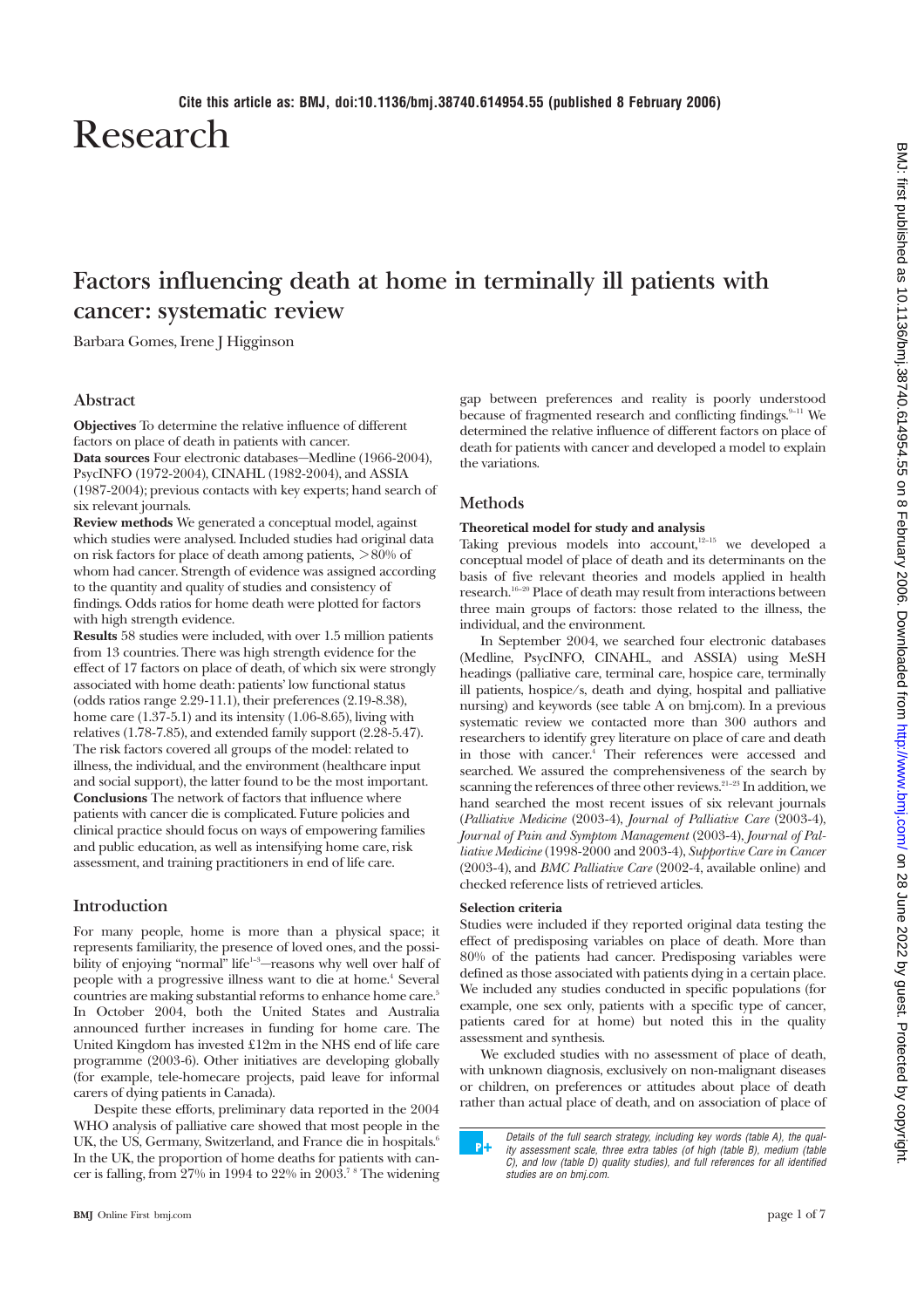

**Fig 1** Algorithm for grading the strength of evidence. High quality studies had performed multivariate analysis and had a quality score of ≥70%; medium quality studies had multivariate analysis but a quality score of <70% or did not have multivariate analysis but had a quality score of ≥60%; and low quality studies had no multivariate analysis and a quality score of <60%. This method of grading evidence was based on a previous system used on risk factors,<sup>27</sup> similar to the SORT taxonomy, a patient centred approach to grading evidence.<sup>28</sup> To increase the methodological quality and robustness of the findings we raised the level for considering high quality scores for individual studies and high consistency of findings from 50% to 70%; said that high quality studies had to have used multivariate analysis; took high strength evidence exclusively from high quality studies; and required a minimum of three high quality or three medium quality studies about a topic

death with subsequent events (such as bereavement problems) rather than predisposing factors. We also excluded reviews, papers reporting duplicate data, comments, case histories, qualitative studies, historical, ethical or educational analysis, unpublished material, and papers not written in English, Spanish, Italian, or Portuguese.

## **Data extraction**

Data were extracted to a standard form and datasheets under the headings of general information, eligibility criteria, study design, sample, assessment of place of death, factors, response rate, analysis, results, and quality assessment score. BG extracted the data from the papers. IJH assessed a 20% random sample of papers to check the accuracy of the data extraction process.

## **Quality assessment and grading evidence**

We appraised the individual studies and evaluated their quality using a standardised scale (see bmj.com).<sup>24</sup> Our quality appraisal focused on aspects relevant for observational studies—the most appropriate and frequent design for testing associations in the real world. We developed detailed guidelines to ensure uniform criteria between reviewers and resolved disagreements by consensus. The final quality score was expressed as a proportion, with higher scores meaning higher quality.

In addition to assessing the quality of individual studies, we graded the body of evidence (from multiple studies). This is a less common approach but is increasingly recognised as pertinent because it provides a conclusion that incorporates both outcomes and quality of studies.25 Using the key elements for grading systems suggested by the US Agency for Healthcare Research and Quality<sup>26</sup>-quality, quantity, and consistency of the evidence—we determined three overall grades of the strength of evidence: high, moderate, low. These were assessed for each potential factor with the algorithm described in figure 1.

## **Data synthesis**

We first described the included studies, but could not do meta-analysis because of heterogeneity, and grouped factors affecting place of death following the model by strength of evidence. They were analysed for the direction of the effect (home or hospital) and consistency of findings (number of studies reporting the same effect out of the total number of studies on the topic). We also conducted a sensitivity analysis to determine whether a different grading threshold altered the findings. When relevant we have referred to variables for which there was low strength evidence in the results. We then extracted the odds ratios reported in the papers and plotted them for factors associated with place of death for which there was high strength evidence, and revised the model as necessary.

## **Results**

## **Characteristics of eligible studies and agreement between reviewers**

We identified 224 articles from the electronic searches, excluding duplicates, and included 45 (20%) papers (fig 2). Hand searching, references provided by key experts, and follow-up of reference lists added 16 papers. The 61 papers accounted for 58 original studies; one paper provided two different sets of data (which we considered as two different studies); four papers reported on secondary analyses (these were merged with the first report) (see bmj.com for full list of references). Apart from nine studies that included patients without cancer (between 3% and 18%), all other studies were conducted exclusively in those with cancer.

The results were gathered from over 1.5 million patients from 13 different countries, mostly from the UK, the US, Australia, and Canada (see tables B-D on bmj.com for a full description of included studies). We disagreed on the data extraction of two papers and the quality assessment of six papers. These were minor disagreements, however, and didn't alter the grading of the studies.

## **Heterogeneity between studies**

Studies were heterogeneous in five main areas: design, population, methods of data collection, categories of place of death, and quality. Only six studies were longitudinal. The proportion of home deaths varied according to setting (table 1). Although home was the most common reference point in high quality studies (20 studies), it was compared with many places: metropolitan hospital, hospital, medical setting, hospital and hospice, institutional setting, acute hospital and chronic care facility, or elsewhere. Reflecting all these variations, the quality of the studies was highly varied (quality scores ranged from 33% to 88%).

## **Factors affecting place of death and their relative effects**

We found high strength evidence for 17 factors associated with place of death for patients with cancer and moderate strength evidence for 20 (table 2). There were contradictory findings for the influence of social conditions, marital status, and the direction of historical trends. The sensitivity analysis identified a further variable—the availability of home care.

## **Factors related to illness**

Evidence was highly consistent for three factors: non-solid tumours, length of disease, and functional status (table 2). Except in one dataset,<sup>30 31</sup> low functional status was associated with dying at home. Functional status was usually assessed when the patient was admitted to the service, not at the time shortly before death. There were conflicting results for pain: two studies reported no effect,<sup>32 33</sup> and two suggested that people who die at home may experience more pain.15 34 There were few data on the influence of other symptoms and comorbidities, though two studies showed that people with more than one illness were more likely to die in hospital.<sup>35</sup>

## **Individual factors**

*Demographic variables*—Six high quality studies supported the influence of social conditions (such as education, social class,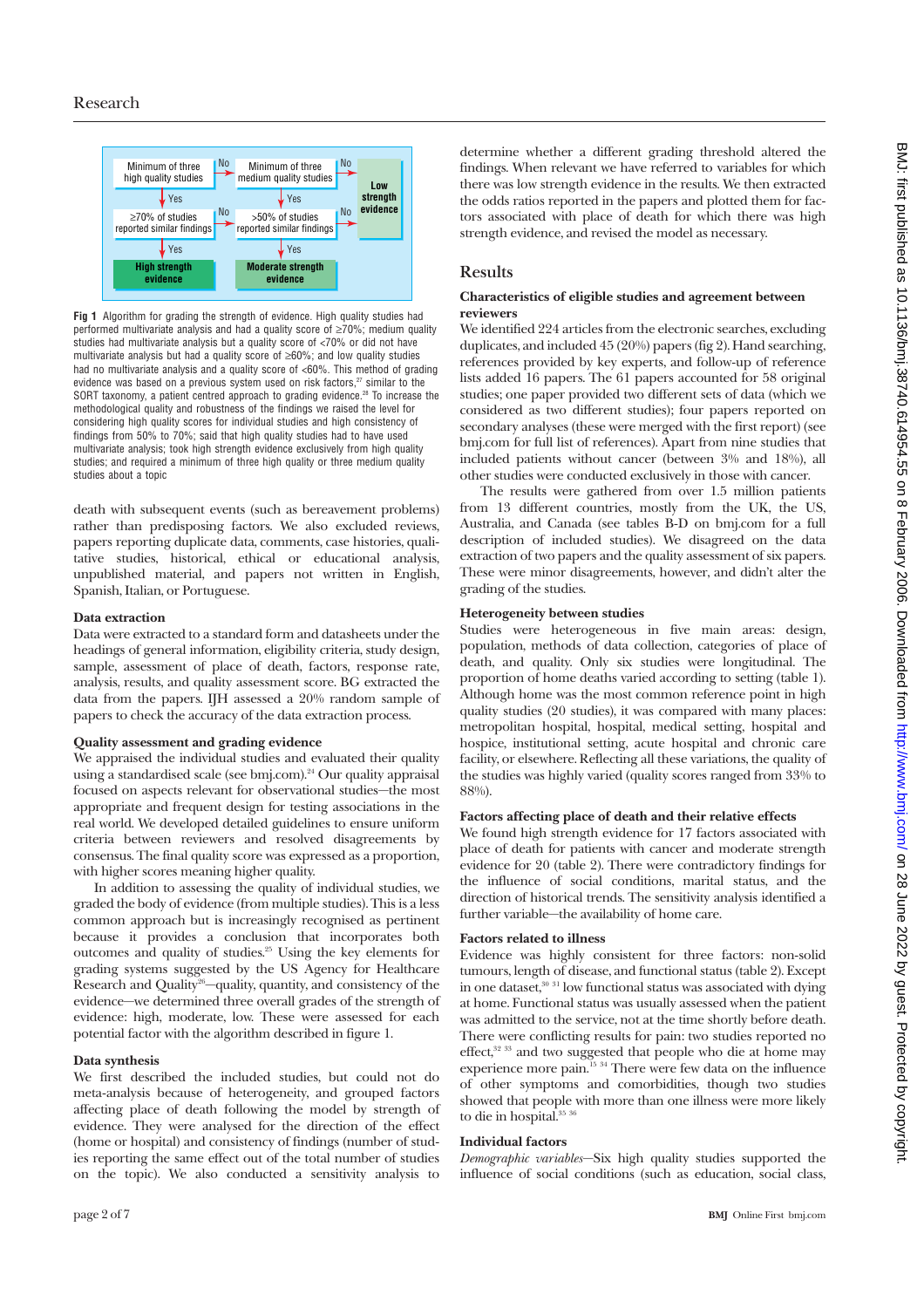|  |  | Table 1 Study settings and proportion of patients who died at home |  |  |  |
|--|--|--------------------------------------------------------------------|--|--|--|

| Setting                                                                                                     | No $(%)$ of<br>studies | Range of patients (%)<br>who die at home |
|-------------------------------------------------------------------------------------------------------------|------------------------|------------------------------------------|
| Home care                                                                                                   | 22 (38)                | 27-94                                    |
| General (countries, regions)                                                                                | 22 (38)                | $5 - 75$                                 |
| Palliative care, hospice care                                                                               | 8(14)                  | $3 - 61$                                 |
| Hospital, cancer centre, oncology unit, tertiary<br>facility, and patients with specific types of<br>cancer | 6(10)                  | $12 - 46$                                |
| Total                                                                                                       | (100)<br>58            | $3 - 94$                                 |

income), reporting data on over 1.3 million people in the UK, the US, Australia, and Italy.<sup>12 13 37-40</sup> Two other high quality studies, however, showed no effect. $32 \times 41$  Sixteen high quality studies analysed age,<sup>11 13–15 30 32 33 38–46</sup> but the findings were extremely inconsistent, more often within than between countries.

*Personal variables*—Home death was associated not only with a preference for the home but also by the expression of a preference, $44$  confirmation from nurses, $42$  and an agreement between the preferences of patients and carers for home death.<sup>47</sup> Two weak studies suggested that increasing awareness of dying may be associated with a home death.<sup>48 49</sup>

#### **Environmental factors**

*Healthcare input*—Use and intensity of home care were associated with a home death, though this was not supported by one UK multivariate analysis.44 Findings were, however, consistent for the influence of the intensity of home care. Patients who died at home not only had more homecare input but also more frequent home visits. This effect was found to be more significant in the last weeks of life.<sup>36 42</sup> In the US, Italy, and Spain high quality evidence showed that people in rural environments are more likely to die at home,<sup>12 34 45</sup> but there were conflicting findings for Canada, Australia, and the UK.37 41 50–52

*Social support*—Social support influenced place of death through four factors: living arrangements (whether the patient was living with the spouse or the caregiver), the extent of family support (mainly the number of informal carers), marital status, and caregiver's preferences. Seven high quality studies, including nearly 80 000 patients, showed that being married increased the chances of dying at home, though moderate quality evidence, the sensitivity analysis, and two other high quality studies did not support this finding. $30-32$ 

*Macrosocial factors*—Although there was high quality evidence supporting a trend towards home death in some areas of the  $US<sub>1</sub><sup>45</sup>$  Italy,<sup>38</sup> and Canada,<sup>41</sup> the same number of medium quality studies suggested a trend towards admission to hospital in some other regions of the US and in Italy.12 53 54 One study directly explored differences in place of death between countries and found that dying at home was less common in the UK than in Ireland and Italy.<sup>55</sup>

## **The final model**

From the 17 factors with high evidence to support their effect on place of death, six were the most strongly associated with home death: low functional status, an expressed preference for home death, home care and its intensity (that is, frequent visits), living with relatives, and being able to count on extended family support. These factors showed the largest increase in the odds of dying at home, with maximum odds ratios ranging from 5.1 to 11.1 (fig 3).

Our final version of the model weighted the importance of the different groups of factors (related to illness, the individual, and the environment) and listed the variables with high evidence in each group (fig 4). Environmental factors were the most influential.



**Fig 2** Flow of studies through review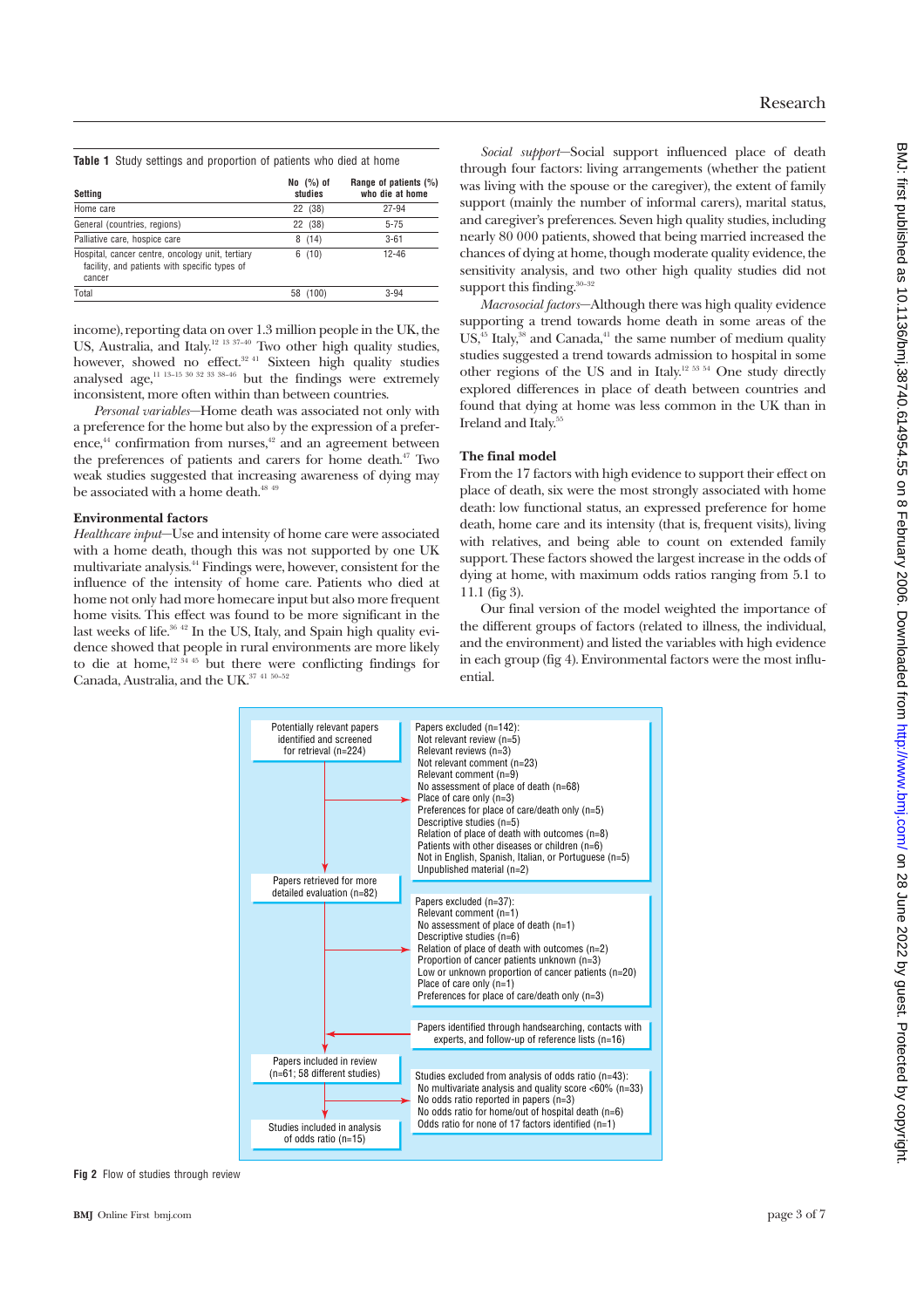### **Table 2** Factors associated with place of death, their grades and consistency

|                                                                                                       |                                                  | High strength evidence |                   | Moderate strength evidence | Sensitivity analysis (high and<br>medium quality studies) Death more<br>likely in |  |
|-------------------------------------------------------------------------------------------------------|--------------------------------------------------|------------------------|-------------------|----------------------------|-----------------------------------------------------------------------------------|--|
| Variables                                                                                             | Death more likely in                             | Consistency*           | No of<br>patients | (death more likely in)     |                                                                                   |  |
| <b>Factors related to illness</b>                                                                     |                                                  |                        |                   |                            |                                                                                   |  |
| Type of cancer:                                                                                       |                                                  |                        |                   |                            |                                                                                   |  |
| Non-solid tumours (leukaemia, lymphoma)                                                               | Hospital <sup>11</sup> <sup>12</sup> 38-40 43 50 | 100% (7/7)             | 50 850            |                            | Hospital                                                                          |  |
| Lung cancer                                                                                           |                                                  |                        |                   | No effect                  | No effect                                                                         |  |
| Prostate; gastrointestinal tract; breast                                                              |                                                  |                        |                   | No effect                  | No effect                                                                         |  |
| Dying trajectory:                                                                                     |                                                  |                        |                   |                            |                                                                                   |  |
| Long length of disease†                                                                               | Home <sup>13</sup> 39-41 45 50                   | 100%<br>(6/6)          | 53 113            |                            | Home                                                                              |  |
| Low functional status‡                                                                                | Home <sup>14</sup> 15 33 42                      | 80% (4/5)              | 4 4 7 7           |                            | Home                                                                              |  |
| Symptoms:                                                                                             |                                                  |                        |                   |                            |                                                                                   |  |
| Fatique/weight loss/weakness; dyspnoea/<br>breathlessness; nausea/vomiting; psychological<br>symptoms |                                                  |                        |                   | No effect                  | No effect                                                                         |  |
| Pain                                                                                                  |                                                  |                        |                   | No effect                  | No effect/home                                                                    |  |
| Individual factors                                                                                    |                                                  |                        |                   |                            |                                                                                   |  |
| Demographic variables:                                                                                |                                                  |                        |                   |                            |                                                                                   |  |
| Good social conditions§                                                                               | Home <sup>12</sup> <sup>13</sup> 37-40           | 75% (6/8)              | 1 340 410         | No effect                  | No effect                                                                         |  |
| Ethnic minorities¶                                                                                    | Hospital <sup>11-14</sup> 30 37 39 43            | 100% (8/8)             | 1 341 480         |                            | Hospital                                                                          |  |
| Sex                                                                                                   |                                                  |                        |                   | No effect                  | No effect                                                                         |  |
| Personal variables:                                                                                   |                                                  |                        |                   |                            |                                                                                   |  |
| Patient's preferences                                                                                 | Home <sup>33</sup> 44 46 47                      | 80% (4/5)              | 975               |                            | Home                                                                              |  |
| <b>Environmental factors</b>                                                                          |                                                  |                        |                   |                            |                                                                                   |  |
| Healthcare input:                                                                                     |                                                  |                        |                   |                            |                                                                                   |  |
| Use of home care                                                                                      | Home <sup>38 45</sup> 50                         | 75%<br>(3/4)           | 41 050            |                            | Home                                                                              |  |
| Intensity of home care**                                                                              | Home <sup>15</sup> 30 33 43 46                   | 100% (5/5)             | 1 5 1 7           | Home                       | Home                                                                              |  |
| Availability of home care                                                                             |                                                  |                        |                   |                            | Home                                                                              |  |
| Availability of inpatient beds                                                                        | Hospital <sup>13</sup> <sup>14</sup> 46          | 75% (3/4)              | 8 174             |                            | Hospital                                                                          |  |
| Previous admission to hospital                                                                        | Hospital <sup>15 33 42</sup>                     | 100% (3/3)             | 1 2 2 0           |                            | Hospital                                                                          |  |
| Long length of admission††                                                                            |                                                  |                        |                   | Hospital                   | Hospital                                                                          |  |
| Continuity and family physician support                                                               |                                                  |                        |                   | Home                       | Home                                                                              |  |
| Rural environment                                                                                     | Home <sup>12 45</sup> 50                         | (3/4)<br>75%           | 46 304            |                            | Home                                                                              |  |
| Areas with greater hospital provision                                                                 | Hospital <sup>11 13</sup> 41                     | 75% (3/4)              | 30 396            |                            | Yes                                                                               |  |
| Social support:                                                                                       |                                                  |                        |                   |                            |                                                                                   |  |
| Living with relatives#                                                                                | Home <sup>14 29 46</sup>                         | 100% (3/3)             | 3 803             | Home                       | Home                                                                              |  |
| Extended family support§§                                                                             | Home <sup>32 33 47</sup>                         | 100%<br>(3/3)          | 943               |                            | Home                                                                              |  |
| Being married                                                                                         | Home <sup>11-14</sup> 38 45 50                   | 78% (7/9)              | 78 364            | No effect                  | No effect                                                                         |  |
| Caregiver's preferences                                                                               | Home <sup>33</sup> 42 47                         | 100% (3/3)             | 1 0 2 3           |                            | Home                                                                              |  |
| Caregiver's age                                                                                       |                                                  |                        |                   | No effect                  | No effect                                                                         |  |
| Caregiver's sex                                                                                       |                                                  |                        |                   | No effect                  | No effect                                                                         |  |
| Caregiver's relationship to patient                                                                   |                                                  |                        |                   | No effect                  | No effect                                                                         |  |
| Macrosocial variables:                                                                                |                                                  |                        |                   |                            |                                                                                   |  |
| <b>Historical trends</b>                                                                              | Home <sup>38 41 45</sup>                         | 100% (3/3)             | 52 779            | Hospital                   | Home/hospital                                                                     |  |
|                                                                                                       |                                                  |                        |                   |                            |                                                                                   |  |

\*Shown as percentage (No of high quality studies pointing in same direction/total No of high quality studies on topic).

†Assessed by No of days/months/years from diagnosis till death (with different cut points: 1, 2, 6, and 12 months).

‡Measured by activities of daily living and Karnofsky index, among other systems.

§Included living in areas of low deprivation, medium or high social class, higher level of education or increased years of study, and medium or high income.

¶Included non-whites, black minorities, Hispanics, immigrants, and those whose first language was not English.

\*\*Assessed by No of homecare visits/week or total No of homecare visits.

††Related to No of days as inpatient (either at hospital or at hospice).

‡‡ Includes both living with spouse (as opposed to living alone) and living with caregiver.

§§Assessed by No of available caregivers and quality of family support.

## **Discussion**

In this systematic review we found strong evidence for the complicated network of factors that affect the place where patients with cancer die. Our review has several limitations: the completeness of search, heterogeneity between studies, criteria for grading the strength of evidence, classification of place of death, the state of knowledge on the topic, and the reliance on retrospective and cross sectional data in many studies. Thus, we could show associations which do not necessarily indicate directionality or cause.

#### **Factors related to illness**

The influence of such factors highlights the issue of the timing of palliative care. Patients with non-solid tumours may be less likely to die at home because they have multiple options for treatment, even in the advanced stages of disease. Their transition and referral to palliative care is often blurry or missed.<sup>50</sup> Two factors that enable planning and discussions about preferences were associated with home death: a long trajectory of disease and low functional status. Functional status is often used to predict the length of survival in terminally ill patients,<sup>56</sup> which is often the basis of referral to palliative care. The US Mortality Followback Survey, in patients with and without cancer, found that function acts as a "gatekeeper" to palliative care (which is mainly provided at home in the US), facilitating admission to these services for the most functionally impaired. $57$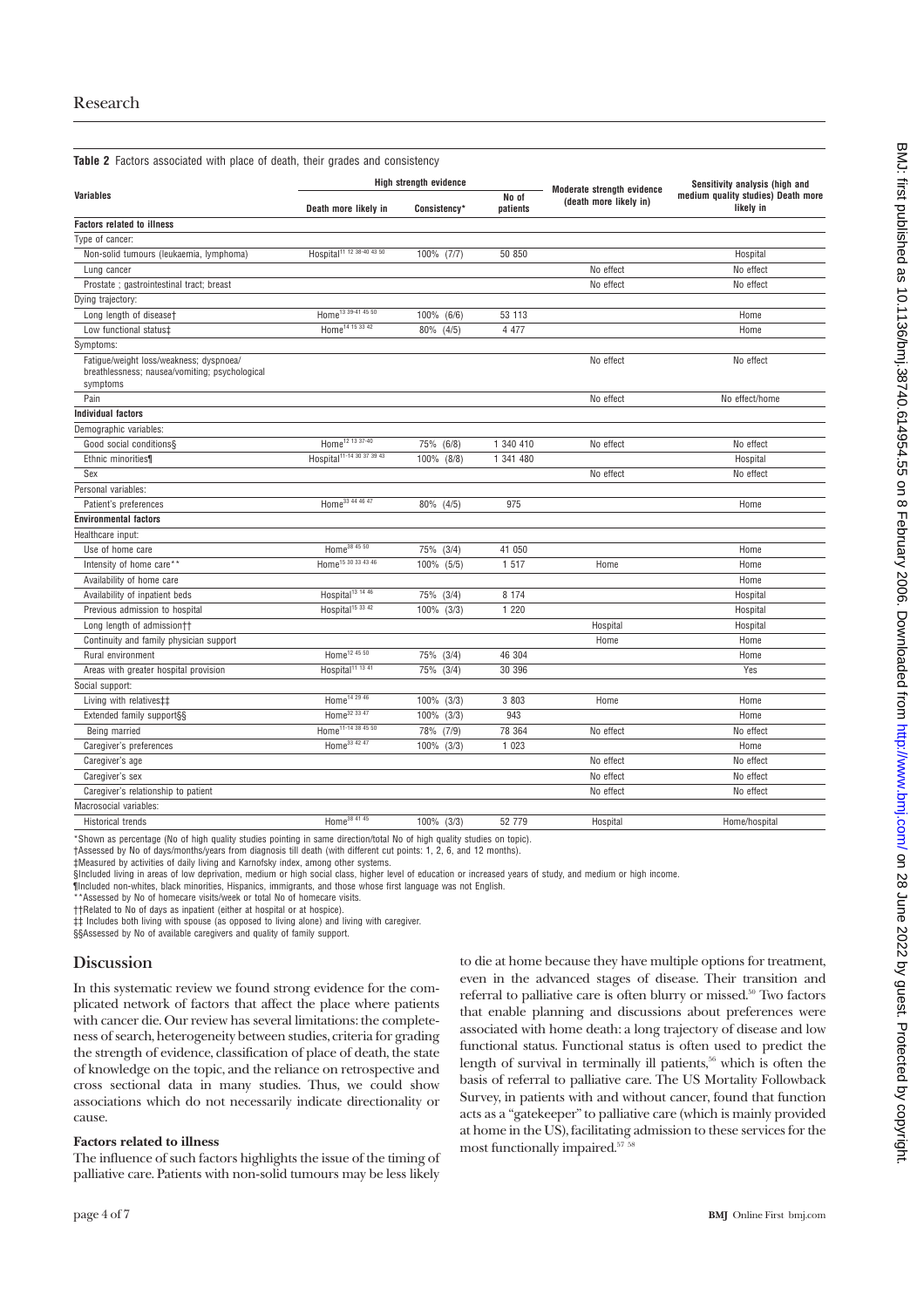#### **The different factors in the model**

*Factors related to illness*—clinical changes that occur because of illness. These relate to what caused the disruption in patients' lives (the illness) and symbolise a threat to patients' continuity

*Individual factors*—account for the maintenance of patients' individuality, comprising demographic variables (relatively stable and unchangeable characteristics defining the patients' identity) and personal variables (which reflect the patients' beliefs, wishes and inner resources to cope with the illness)

*Environmental factors*—contextual determinants that comprise variables related to the healthcare input available and received by the patients and carers, the patients' social support networks, and macrosocial factors (defined as determinants at a group or system level related to a certain sociohistorical moment, political approach, and culture defining a wide group of people)

#### **Individual factors**

Generally patients' preferences seem to have a powerful influence on achieving a home death. This might be due to patients' personal investment in attaining this end of life goal, but it also seemed to be mediated by a clearer recognition of the patients' preferences by the others involved in care—both professional and informal carers—presumably allowing the mobilisation of resources to fulfil that wish. The influence of social factors and ethnicity on place of death, however, raises the problem of equity as it may reflect a differential access to home care by socially disadvantaged people.<sup>21</sup> Koffman et al found that despite wanting to be at home, many people from ethnic minorities feel they aren't provided with enough choice.<sup>59</sup> Possible explanations—whether environment, resources, housing, availability of private/statutory/voluntary care, or culture—need further investigation.



#### Odds ratio for dying at home

**Fig 3** Factors with high strength evidence from 15 studies. Each point represents results on one study, except when study provided ranges, when both odds ratios are shown. Numbers indicate minimum and maximum odds ratios for each variable



**Fig 4** Model of variations of place of death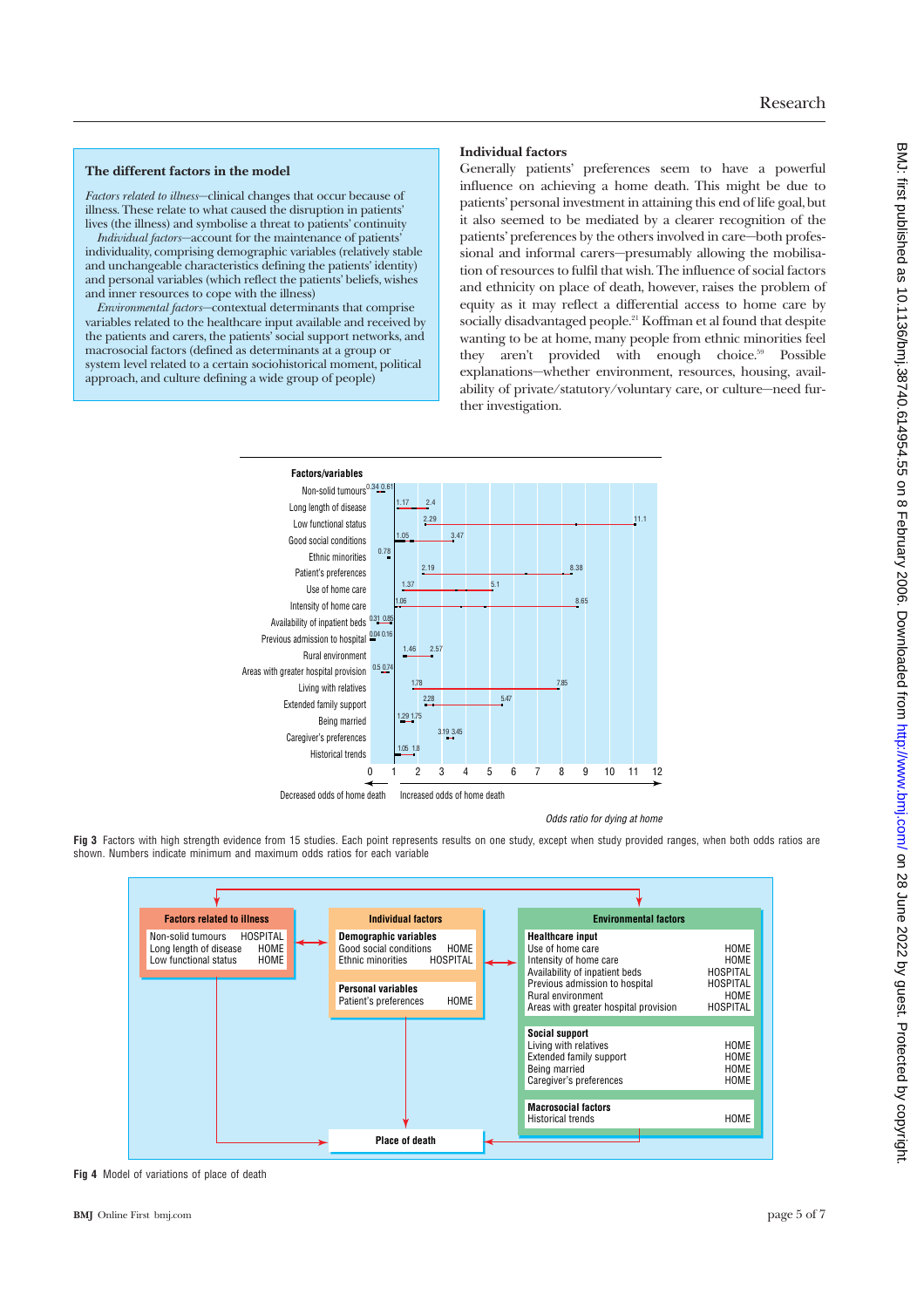#### **Healthcare input**

The place where patients with cancer die depends heavily on the formal healthcare services available in their local area. Not surprisingly, contact with hospitals was related to hospital death, and provision of home care—particularly of intensive home care—with dying at home. There was, however, an apparent paradox for patients living in rural areas: these patients have increased difficulties in accessing health care $60$  and palliative care,50 yet they are more likely to die at home. Even in countries where this difference didn't seem to apply, such as in the UK, other geographical variations exist.37 These differences question whether home deaths in some areas result from limited resources and lack of alternatives rather than preferences.

#### **Social support**

The effect of patients' social support network mirrors the active involvement of families in end of life care. Our findings show that the sustainability of keeping terminally ill patients at home depends on how close the families are and how able they are to care for their loved ones at home. The sharing of responsibilities between family members, besides taking the burden of care from one person's shoulders, also offers a source of mutual support for carers. More difficult though, is the scenario for those who live alone and have no family to take care of them. Our findings also revealed the importance of families' wishes for place of care and death, suggesting that a final decision on this matter is reached through negotiation between the patient and family.

#### **Macrosocial factors**

Although the effect of historical trends towards home death should be considered with caution, our findings suggest that macrosocial forces might play a part on where patients die. Further comparisons between countries might determine the influence of different health policies and stages of development of palliative care, but also of different cultural beliefs and attitudes on place of death and dying at home.

#### **Support for current initiatives to improve home death**

Our findings compel any initiative aiming to enable people to remain at home to respond adequately to all the identified risk factors.

Worldwide, many initiatives target some of these factors: the three assessment tools developed in the UK documenting care progress and planning end of life care<sup>61-64</sup>; home based models of palliative care such as in North America where more than 90% of these services are provided at home; tele-homecare, used in the US, Canada, Japan, and Europe<sup>65-68</sup>; the inclusion of training in end of life care as mandatory for physicians; and the compassionate care benefits, in the form of a paid leave for carers of dying patients implemented by the Canadian government since January 2004.

There are three main criticisms of these initiatives. Firstly, most are not horizontal programmes—that is, they do not address all key areas and risk missing important aspects. This is particularly conspicuous for risk assessment. By appraising the end of life tools, we found that they all showed gaps in some risk factors: the preferred place of care document is vague on assessing factors related to illness, probably because it is a record held by the patient<sup>61 62</sup>; the Liverpool care pathway misses the preferences of patients and families<sup>63</sup>; the gold standards framework offers detailed care planning yet overlooks patients' functional status, ethnicity, and caregivers' preferences.<sup>64</sup> What is also worrying is when key areas can potentially be compromised—for example, as a result of changes in the organisation of the health system. That might happen with the new general practitioner

## **What is already known on this topic**

Numerous studies worldwide on factors affecting the place where terminally ill cancer patients die have resulted in three decades of fragmented evidence

#### **What this study adds**

There is high quality and consistent evidence for the effect of 17 factors on place of death

The most important factors linked to dying at home are patients' low functional status, patients' preferences, use and intensity of home care, living arrangements, and extended family support

Actions to enable people to die at home should focus on the empowerment of families, public education, home based models of care, assessment of risk, and training of practitioners in palliative care

contract in the UK, where general practitioners will be able to opt out of out of hours care. We should be aware that this may compromise the general practitioners' ability to provide continued care to terminally ill patients at home (especially out of hours), which will not help to reduce crisis admissions to hospital.

Secondly, we identified two important gaps in current initiatives. All are focused on assessment and intervention. Preventive strategies such as raising public awareness of palliative care have not yet been regarded as a priority, although this could deal with risk factors before problems arise. Ways of helping families and enhancing their power are also still limited. Initiatives such as the Canadian compassionate benefits system should be taken up as examples of creative and fair measures to respond to families' needs. Thirdly, there are still few data related to the evaluation of these initiatives, especially on their impact in place of death, which limits the extent to which we know if their goals are being achieved.

Actions to enable people to die at home should prioritise ways of empowering families and public education, balanced with a continuing effort to improve home based models of care (assuring intensive, sustained, and coordinated home care), early and continuous risk assessment, and training on palliative care not just for specialists but also for primary care professionals. The model represents an evidence based answer to the rights of terminally ill patients to die at home with dignity.<sup>69</sup> We strongly encourage its use in the development and evaluation of future strategies by policy makers to enable more home deaths and by practitioners to enable their patients to die at home if they wish so.

We thank the Cicely Saunders Foundation; Denise Brady, librarian at St Christopher's Hospice, for her advice on the search strategy; Cathy Shipman, who critically reviewed the study proposal; Harvey Chochinov, Richard Harding, and Stephen Barclay for their comments on an earlier draft. A special thanks to Dame Cicely Saunders for her always insightful views.

Contributors: IJH conceived the idea for the study and obtained funding. BG conducted the searches, identifying and retrieved studies, and extracted the data. Both authors developed the methods and the model, assessed the quality of studies, conducted the analysis, interpreted the data, wrote the report, and are guarantors.

Funding: The Cicely Saunders Foundation.

Competing interests: None declared.

Ethical approval: Not required.